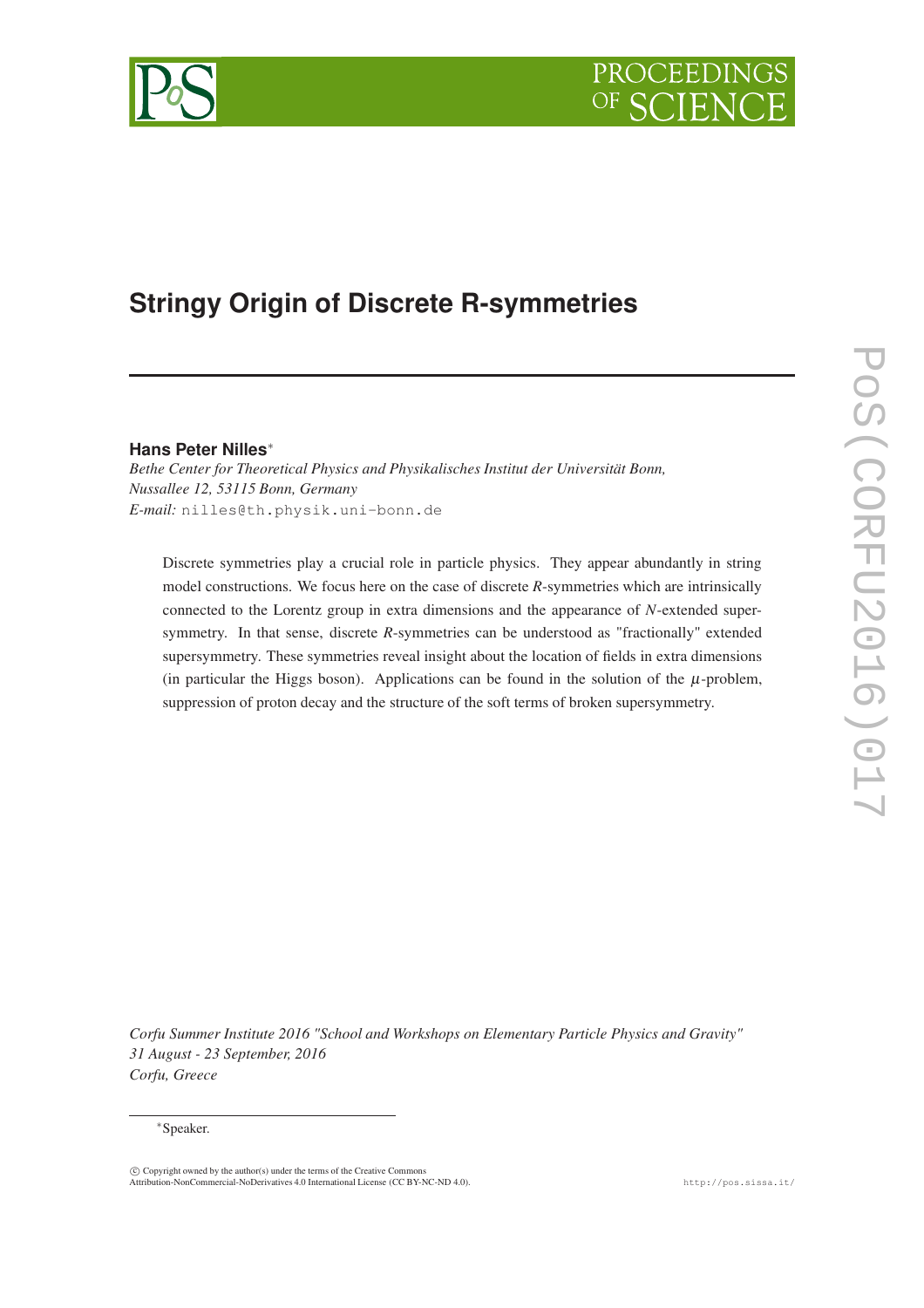## 1. Introduction

Discrete symmetries play a crucial role in fundamental physics. Apart from the basic spacetime symmetries C, P and T there are various applications in models of elementary particle physics. Most notably they can provide us with

- flavour symmetries to explain the pattern of masses and mixing angles of quarks and leptons,
- hierarchical structure of scales as required by supersymmetry breakdown and the question of the so-called  $\mu$ -problem,
- proton-stability and the structure of Baryon $(B)$  and lepton $(L)$ -number violation,
- approximate accidental symmetries as e.g. an axionic solution of the strong CP-problem.

Discrete symmetries might explain the smallness of some of the parameters in the standard model of particle physics as e.g. the size of the electron mass compared to the masses of other elementary particles. These parameters are forbidden by the symmetries and a "slight" breakdown can lead to mass hierarchies and small parameters in a natural way. Among the various mechanisms of breakdown, two seem to be of particular significance:

- breakdown via non-perturbative effects represented by exp(−*X*) where a moderately large *X* can lead to a tiny effect. This could e.g. explain approximate proton stability in the standard model[1] or a small scale of supersymmetry breakdown in the presence of a gaugino condensate[2],
- the so-called Froggatt-Nielsen<sup>[3]</sup> mechanism where a small parameter  $\varepsilon$  is raised to various powers  $\varepsilon^n$  with integer values of *n*. This one seems to be particularly suited for a discussion of quark masses and mixing angles.

In bottom-up model building one usually imposes discrete symmetries by hand and studies their phenomenological consequences[4]. This allows us to see the potential importance of some specific symmetries. In a next step one would then combine this with a top-down approach to understand the origin of these symmetries in an ultraviolet (UV) consistent theory. It is this topdown approach which we discuss here. As a UV-completion we shall consider superstring theory in its various versions and analyze the emergence of discrete symmetries. We shall see that the interplay of string-theory selection rules[5] with properties of the compact manifolds (with six space dimensions) can yield a variety of discrete symmetries. We shall describe the emergence of these symmetries in general and shall then focus on a specific class of symmetries: discrete R-symmetries. They seem to be intimately connected to the Lorentz group in extra dimensions and the question of the breakdown of extended supersymmetry. They could provide a solution to the µ-problem in the supersymmetric extension of the standard model, be of relevance for proton stability and provide candidates for dark matter in the universe. They could also be useful for model constructions that might yield examples for so-called "natural supersymmetry"[6]. As a by-product this analysis will shed light on the possible embeddings of the standard model in the framework of string theory. Important ingredients are the geometry of extra dimensions, the "geography" of fields in extra dimensions[7] and the appearance of so-called "local" grand unification"[8].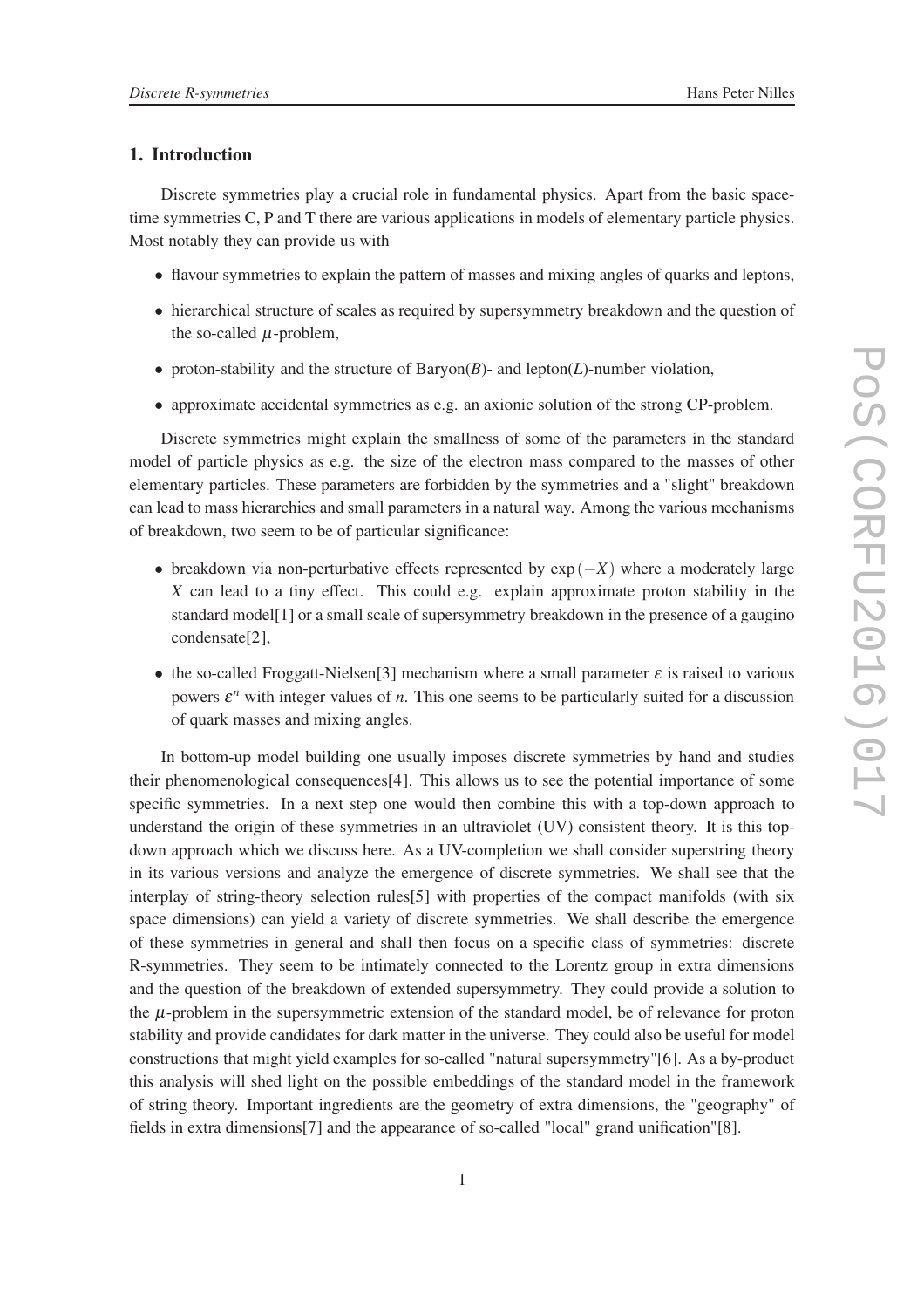## 2. Strings and particle physics

Consistent string theories predict 10 space-time dimensions and supersymmetry(SUSY). They contain fundamental interactions like gravity and gauge symmetries. When compactified to 4 space-time dimensions they can provide us with matter multiplets for quarks and leptons. Thus all the ingredients of the (supersymmetric extension) of the standard model can be found within string model building[9]. But string theory gives us more; in particular the discrete symmetries that we want to analyze here.

Unfortunately, the standard model (and its supersymmetric extension (MSSM)[10]) is not a generic prediction of string theory. In general one has to explore special regions in the "Landscape" of string theory where the gauge symmetries and matter fields of the MSSM appear. It turns out that a rich spectrum of discrete symmetries can be accommodated in these models as well. What is the origin of these discrete symmetries? A first source is the "geometry" of the compact extra dimensions. The compact manifold can have geometrical symmetries that reflect themselves in the low-energy effective 4-dimensional field theory. A second source is the "geography" of fields in extra dimensions. Some of the MSSM fields can be localized at special points (or lower dimensional sub-spaces: so-called "branes"<sup>1</sup>) within the compact manifold. This could increase the spectrum of discrete symmetries if fields reside at some specific locations with non-generically enhanced symmetries. The relative location of matter-, Higgs- or gauge-fields determines the properties of low energy physics (e.g. Yukawa couplings).

The specific geographical considerations depend on the type of string theory under consideration. Gravity is usually acting in the full  $D = 10$ -dimensional space-time: i.e. in the bulk of the extra dimensions. For the other fields we have the following basic options[9]:

- M-theory (type IIA) gauge fields on 6-branes, matter on 3-branes (at the intersection of 6-branes),
- F-theory (type IIB) gauge fields on 7-branes, matter on 5-branes (Yukawa couplings at intersection of 5-branes),
- Heterotic string

gauge fields in the bulk (with non-trivial profile at various branes), matter fields in bulk, on fixed tori ("5-branes") or on fixed points ("3-branes").

From the phenomenological point of view we find that, in general, chiral fields prefer a stronger localization: quarks and leptons reside at lower dimensional branes or intersections. Higgs fields come in vector-like pairs and are not protected by chiral symmetries (the origin of the socalled  $\mu$ -problem). Still one pair needs a special protection and this could come from discrete symmetries. Gauge fields are expected to live on higher-dimensional branes (perhaps with a special profile in extra dimensions to exhibit the mechanism of "local grand unification"[8]). In that sense Higgs- and gauge-fields show a similar behaviour. In some cases the Higgs-fields could emerge from higher-dimensional gauge fields (gauge-Higgs unification).

<sup>1</sup>n-branes sweep an n+1-dimensional world-volume.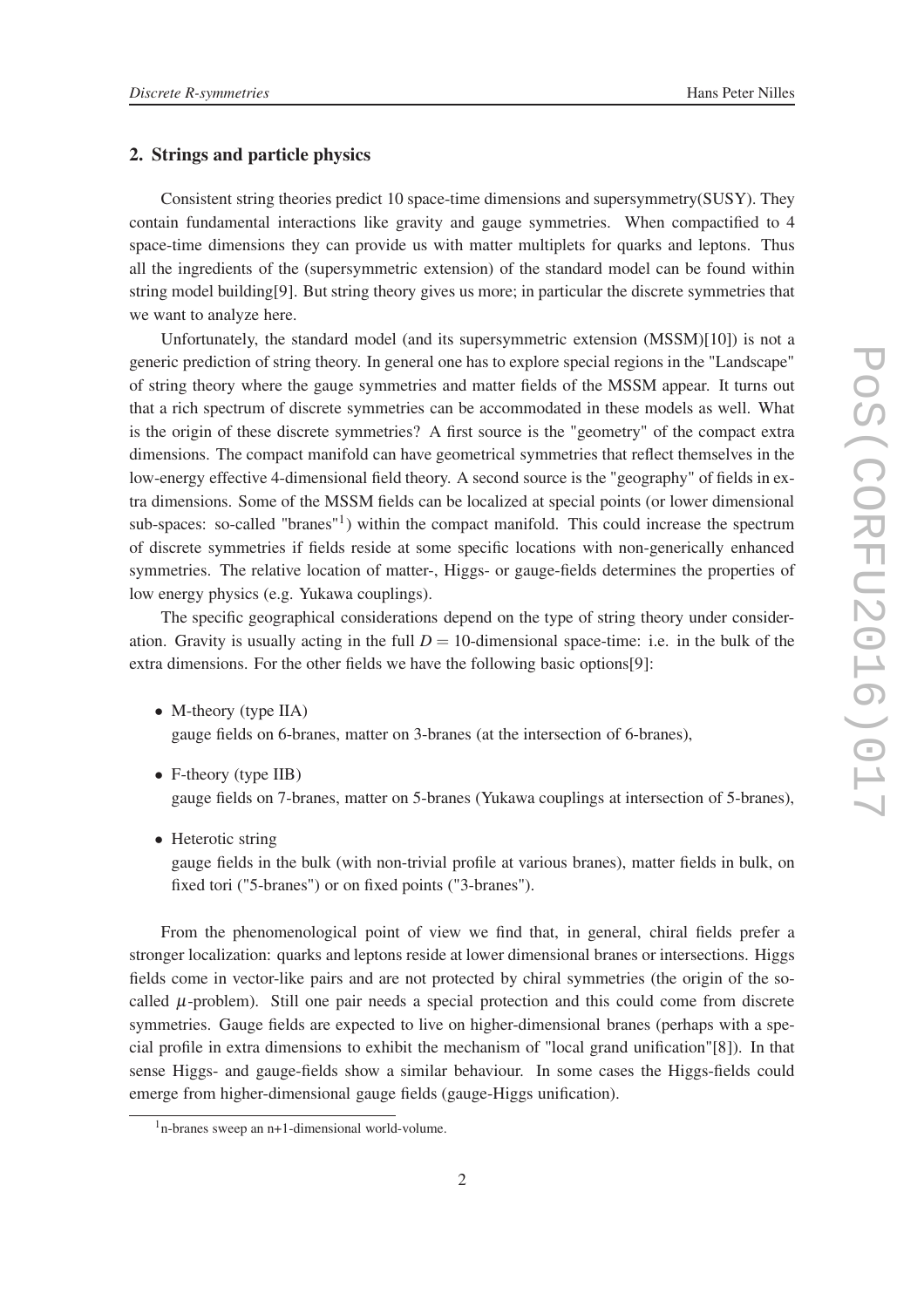### 3. A specific example (explaining the role of geometry and geography)

Let us start our discussion with a simple 1-dimensional example, a compactified 5th dimension on a circle<sup>[11]</sup>. We divide (orbifold) the circle by a  $Z_2$  reflection symmetry and this leads to an interval with two fixed points at the boundaries as shown in Fig. 1.



**Figure 1:**  $S_1/Z_2$  orbifold with two fixed points  $m = 0, 1$ .

There are two types of fields:

.

- untwisted fields living in the bulk (full 5-dimensional space-time),
- twisted fields localized at the fixed points (corresponding to "3-branes" in the 5-dimensional theory).

The system under consideration has the following discrete symmetries:

- an  $S_2$  symmetry from the interchange of the two fixed points (a symmetry coming from the geometry of the system),
- a  $Z_2 \times Z_2$  symmetry from string theory selection rules for the twisted fields of the orbifold. With the  $Z_2$ -twist, allowed couplings have to have an even number of the respective twist fields at  $m = 0$  and 1. This implies a  $Z_2 \times Z_2$  symmetry of the correlation functions: these are the further symmetries that arise from the "geography" of fields in compactified dimensions.

The full discrete symmetry is now a particular combination of the "geometrical"  $S_2$  and the "geographical"  $Z_2 \times Z_2$  symmetry. The twisted fields can be understood as doublets of the  $Z_2$  symmetries. In this representation the elements of  $Z_2 \times Z_2$  are given by  $\pm 1_{(2x^2)}$  and  $\pm \sigma_3$  where  $1_{(2x^2)}$  is the identity and

$$
\sigma_3 = \begin{pmatrix} 1 & 0 \\ 0 & -1 \end{pmatrix} \tag{3.1}
$$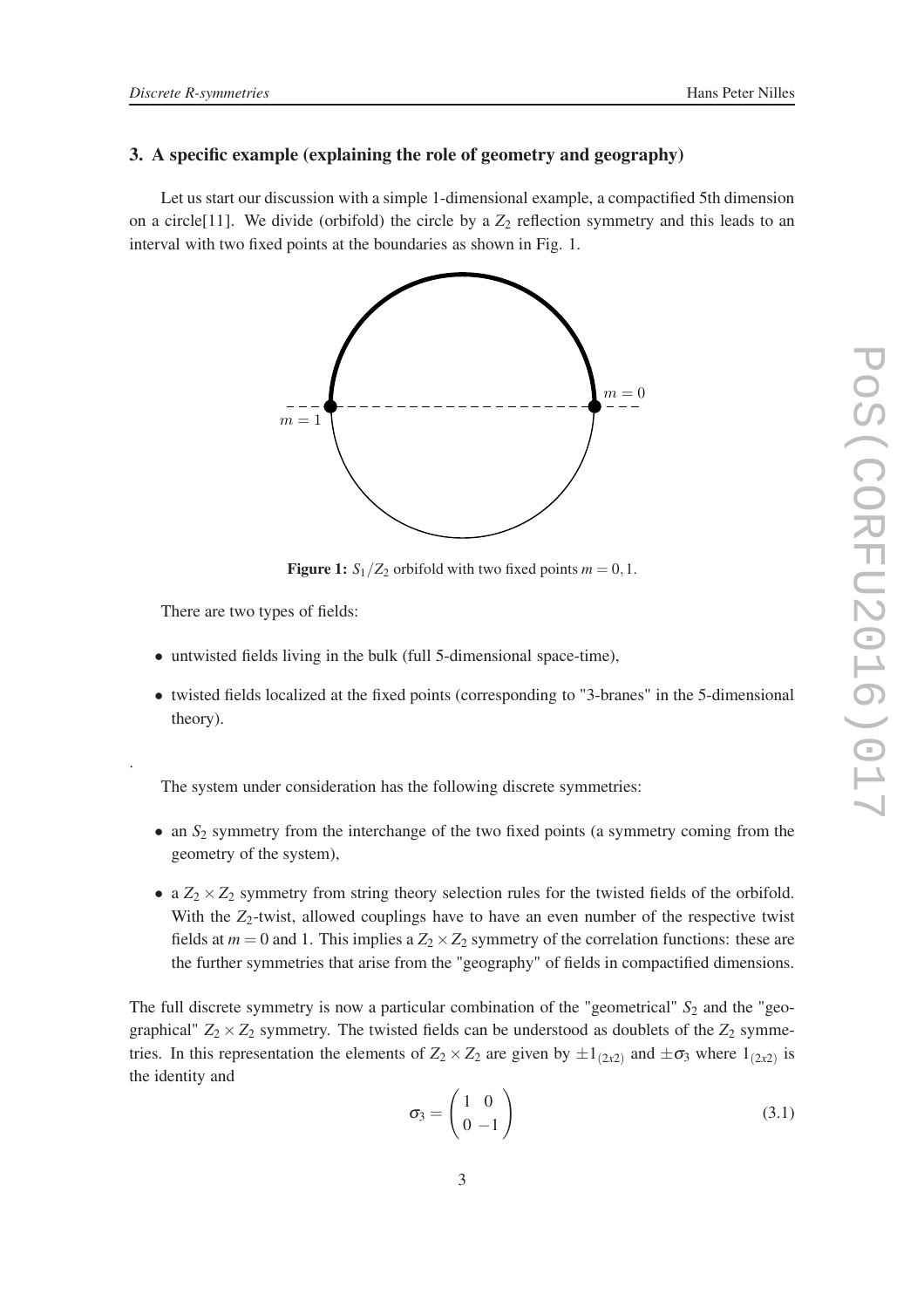is the diagonal Pauli matrix. The symmetry  $S_2$  interchanges the fixed points and is thus represented by the Pauli matrix

$$
\sigma_{\rm I} = \begin{pmatrix} 0 & 1 \\ 1 & 0 \end{pmatrix} . \tag{3.2}
$$

The full discrete symmetry is then given by the multiplicative closure of  $S_2$  and  $Z_2 \times Z_2$ . It leads to a group with 8 elements:

$$
\pm 1, \quad \pm \sigma_3, \quad \pm \sigma_1, \quad \pm i \sigma_2. \tag{3.3}
$$

They form the non-abelian group known as  $D_4$ , the symmetry group of the square. The example shows how discrete symmetries arise from the interplay of geometrical symmetries (here *S*2) and string theory selection rules (here  $Z_2 \times Z_2$ ). Even simple set-ups can lead to large groups (here  $S_2 \rightarrow D_4$ ) and non-abelian discrete groups can arise from "abelian" geometry[11].

These groups can have immediate applications as flavour symmetries:  $D_4$  is a non-abelian subgroup of flavour-*SU*(2) under which the first two generations of quarks transform as a doublet. The abundance of discrete groups allows to make direct contact to "bottom-up" approaches of flavour physics. For a review see ref. [4].

#### 4. Lessons from the "MiniLandscape"

This discrete  $D_4$  flavour-symmetry has been found in explicit string theory constructions as e.g. the orbifold compactification of heterotic string theory[12]. For a review see ref.[13]. This was an attempt to construct string models that could serve as a consistent ultra-violet completion of the MSSM. The successful models allow a study of the "geographical" location of the various fields. This then allows us conclusions about the influence of geometrical properties on the structure of the low-energy effective action. A first lesson of this study was the understanding of discrete flavour symmetries (as  $D_4$ ) within a consistent string compactification. But there are further lessons from the MiniLandscape construction[14]. We believe that these geometrical lessons will be valid beyond the specific theory discussed here and will also apply for other constructions (such as type IIA, IIB or F-theory). As we have already remarked before, chiral representations (relevant for quarks and leptons) tend to have a "stronger" localization. Symmetries like  $D_4$  appear as a result of fields localized at fixed points in extra dimensions. Gauge fields are different. In the heterotic theory they are bulk fields descending from  $E_8 \times E_8$  and this gauge symmetry has to be broken in the process of compactification. Still this leads to a specific profile of gauge fields in extra dimensions: a phenomenon called "Local Grand Unification"[8]. While in 4 dimensions we have the gauge symmetry  $SU(3) \times SU(2) \times U(1)$ , various fields (depending on their localization) are subject to higher symmetries like *SU*(5) or *SO*(10) (or other successful grand unified groups). This can explain why some multiplets come in full and some in split representations of the grand unified group (see ref.[15] for a review). Local grand unification thus preserves the successful aspects of GUTs and avoids some of the more problematic ones, it explains e.g. the doublet-triplet splitting of the Higgs-multiplets.

More lessons of the string constructions can be learned in the study of the Higgs-system. They come in vector-like pairs  $(H, \bar{H})$  and are thus not protected by a chiral symmetry. In the Mini-Landscape one aimed at models with 3 families of quarks and leptons. Typical models contained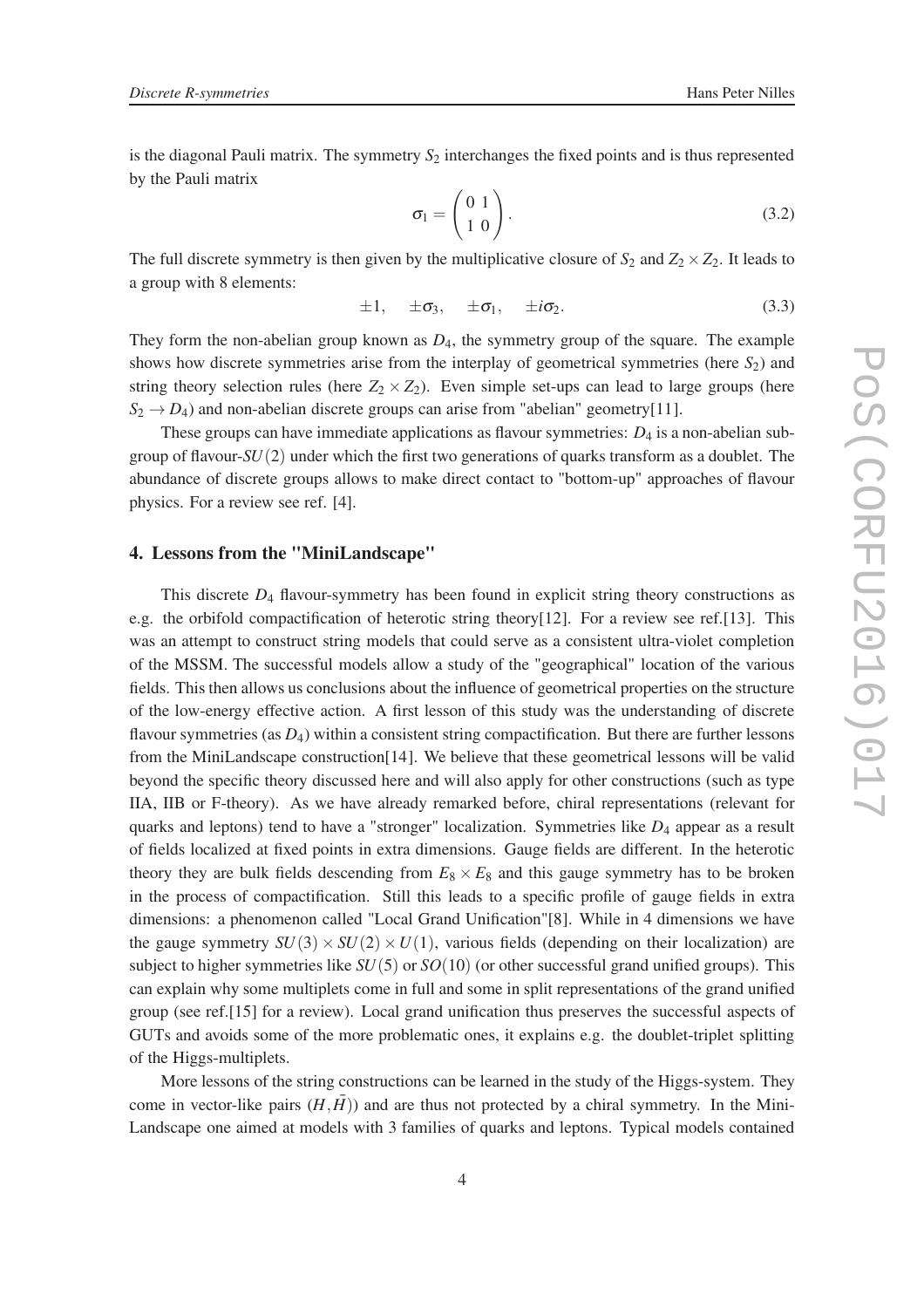a plethora of vector-like pairs in various representations of  $SU(3) \times SU(2) \times U(1)$ . At an intermediate step these pairs were protected by additional  $U(1)$  gauge symmetries in  $E_8 \times E_8$ . These symmetries can be broken by vacuum expectation values of singlet fields charged under the additional  $U(1)$ s. This then allows a mass term for the vector-like pairs and removes them from the low-energy spectrum. We have now to find a mechanism that removes all the vector-like exotics (including additional pairs of Higgs-doublets) and keep exactly one of the Higgs-doublet-pairs light. In the framework of supersymmetric models this is known as the  $\mu$ -problem. Within the Mini-Landscape we can identify models that show a solution of the  $\mu$ -problem. In explicit constructions we remove vector-like exotics through couplings to singlet fields. This requires a determination of allowed terms in the superpotential

$$
\phi_1^{n_1} \dots \dots \phi_k^{n_k} H\bar{H} \tag{4.1}
$$

at various orders in the power of singlet fields φ*<sup>i</sup>* . Typically most vector-like pairs gain a mass at the first few orders (some-times all the Higgs-pairs are gone). But there are models where a Higgspair remains light even at higher orders in the singlet fields<sup>2</sup>. It seems that the  $\mu$ -parameter of this particular Higgs-pair is protected by some new mechanism. A detailed inspection of these models reveals two important facts[14]:

- the Higgs-pair is living in the bulk,
- its <sup>µ</sup>-parameter is protected by a discrete *R*-symmetry.

This is a remarkable observation. The explicit string construction has provided a solution to the  $\mu$ -problem following from geometric and geographical properties of the compact manifold [16]: the Higgs-pair lives in the bulk! But what is the origin of these discrete *R*-symmetries?

### 5. *R*-symmetries

*R*-symmetries are defined as those symmetries that transform the superspace coordinate  $\theta$ non-trivially. They thus do not commute with SUSY, the various components of super-multiplets have different *R*-charges and the superpotential W transforms nontrivially as well. In some ways, *R*-symmetry can be understood as an extension of SUSY as it forbids certain terms that would otherwise be allowed. This has been used as an extension of the MSSM  $(N = 1$  SUSY) with a  $U(1)_R$  symmetry to forbid the  $\mu$ -term. Such a model is not realistic as it would also forbid gaugino masses and trilinear soft A-terms once SUSY is spontaneously broken. To avoid these problems one has imposed a discrete subgroup of  $U(1)_R$  (like  $Z_2$  matter parity). This symmetry avoids proton decay via dimension-4 operators and guarantees that the lightest supersymmetric particle is stable to serve as a viable candidate for cold dark matter. The discrete  $Z_2$  matter parity is sometimes called *R*-parity as it is a subgroup of  $U(1)_R$ . It is itself, however, not an *R*-symmetry<sup>3</sup>. Moreover,  $Z_2$  - matter parity allows a  $\mu$ -term and gaugino masses.

When we now turn to the string model constructions we should try to understand the potential origin of *R*-symmetries. They transform bosons and fermions in a different manner and they share

<sup>&</sup>lt;sup>2</sup>Due to technical complications there is a limitation to the power of singlet fields that we can analyze[14].

<sup>&</sup>lt;sup>3</sup>There are no *R*-symmetries of order 2 as the sign of fermion fields can be removed.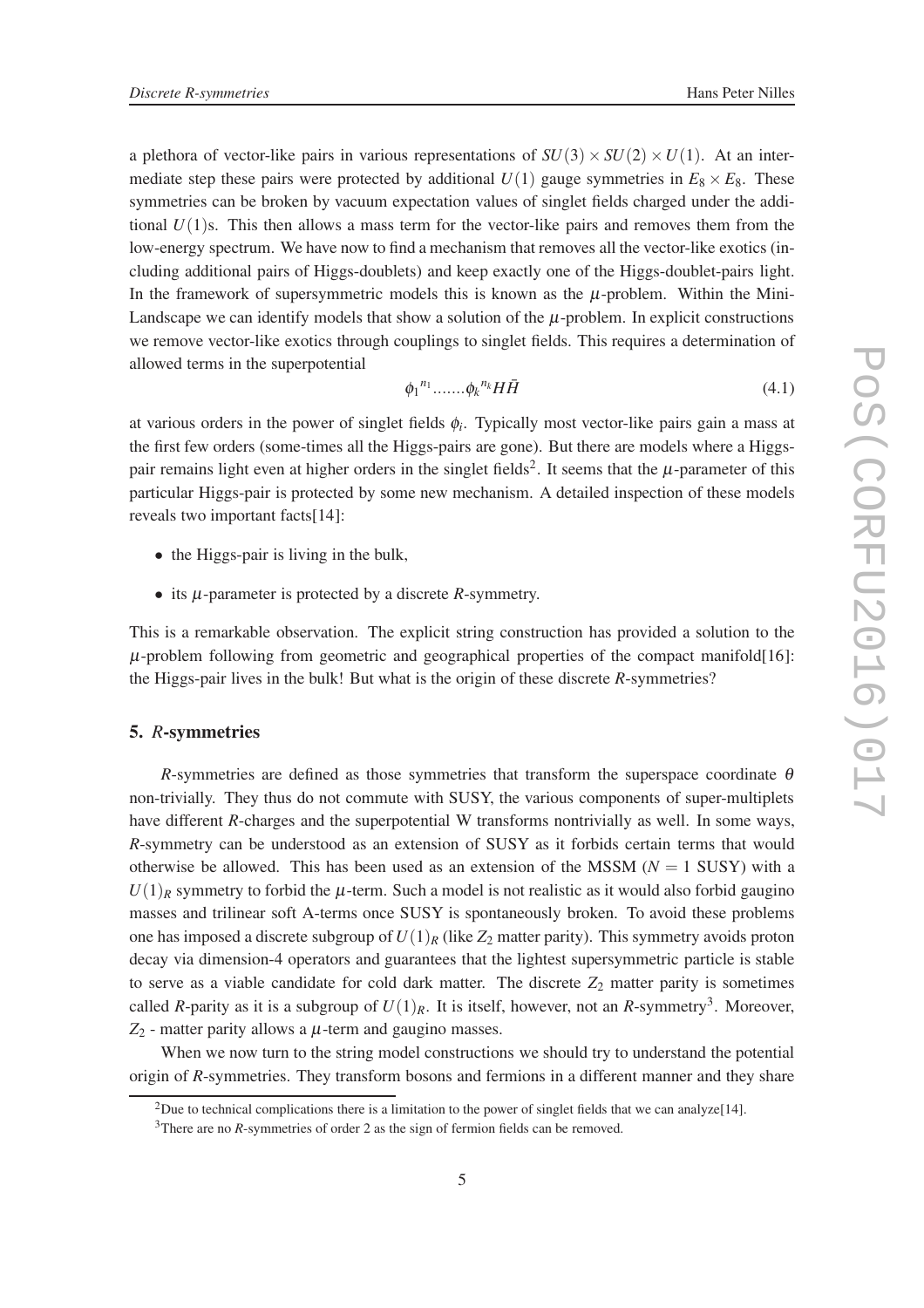this property with the Lorentz group. In ten dimensions the Lorentz group is  $SO(9,1)$  which can be decomposed in  $SO(3,1) \times SO(6)$ , so *R*-symmetries should be connected to the remnants of the *SO*(6) part of the Lorentz group in extra dimensions. Since this group acts on bulk fields in extra dimensions we now understand that the protected Higgs-pairs should be preferably bulk fields (or should at least have some extension into the bulk). This is a rather model independent statement and we think it is true not only in the framework of the heterotic string but of some more general validity.

As stated above, the *R*-symmetries are crucial for the discussion of the  $\mu$ -problem. This has been discussed in detail in ref.[16] and we shall here only present the general picture. We focus on models of the heterotic MiniLandscape that exhibit the standard model gauge group and the chiral matter content of the MSSM. The first examples were based an the  $Z_6$ -II orbifold [17] and have later been extended to more general cases[18]. The discrete symmetry of the geometry leads to a large number of discrete symmetries governing the couplings of the effective field theory[5]. Apart from the various bosonic discrete symmetries one has for the  $Z_6$ -II orbifold a symmetry that could be as big as

$$
[Z_6 \times Z_3 \times Z_2]_R, \tag{5.1}
$$

other orbifolds have corresponding discrete *R*-symmetries. As in the case of the bosonic discrete symmetries, the *R*-symmetries of the low energy effective field theory have their origin in a combination of geometry (here the Lorentz group in extra dimensions) and the geography of fields and their string theory selection rules. This opens the possibility for large discrete groups (from geometry and outer automorphisms). The selection rules have been under debate for some time. For the case of orbifolds on factorizable tori (including Wilson lines) they have been clarified in ref.[19]<sup>4</sup>.

Let us come back now to the specific models of the MiniLandscape with a bulk field Higgspair  $(H,\bar{H})$ . In this case the Higgs-pair  $H,\bar{H}$  is neutral under all selection rules [16] while the superpotential transforms nontrivially under the *R*-symmetry. We now consider the superpotential

$$
W = P_{\mu}(\phi_i) H \bar{H} \tag{5.2}
$$

here  $P_{\mu}(\phi_i)$  is a polynomial of of (singlet) fields  $\phi_i$  that transforms nontrivially under the *R*symmetry. Unbroken *R*-symmetry requires a vanishing vacuum expectation value of  $P_{\mu}(\phi_i)$  and thus a vanishing  $\mu$ -term. But there are some more interesting consequences of the  $R$ -symmetry. Consider

$$
W = P_W(\phi_i) + P_\mu(\phi_i) H \bar{H}
$$
\n<sup>(5.3)</sup>

with a polynomial  $P_W(\phi_i)$  (transforming nontrivially under the *R*-symmetry). The symmetry forbids a vacuum expectation value of  $P_W(\phi_i)$  and this implies that the supersymmetric ground state is flat Minkowski space. Unbroken symmetry corresponds to vanishing gravitino mass and  $\mu = 0$ . This solution of the  $\mu$ -problem in the string models is a consequence of remnants of the Lorentz group in higher dimensions. In a bottom-up construction it had been discussed by Casas and Munoz[20].

<sup>&</sup>lt;sup>4</sup>They are not yet understood for models with a freely acting twist.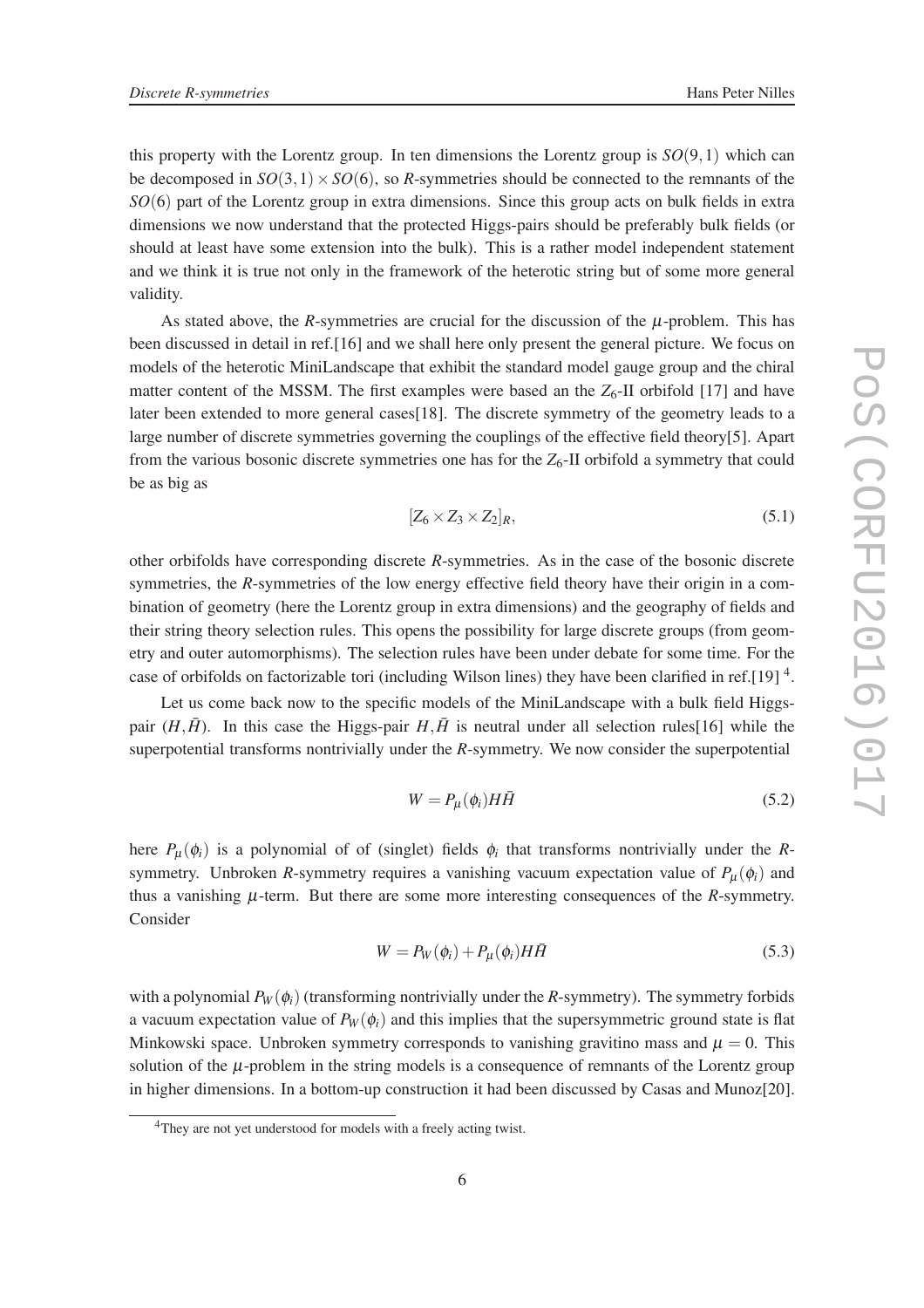#### 6. Connections to extended SUSY

The amount of unbroken SUSY depends on the manifold of compactification (and its holonomy group). The compactification of a  $D = 10$  dimensional  $N = 1$  SUSY theory can maximally lead to  $N = 4$  extended SUSY in  $D = 4$ . This is achieved with a manifold of trivial holonomy.  $N = 2$  extended SUSY is obtained for a manifold of  $SU(2)$  holonomy and  $N = 1$  with manifolds of *SU*(3) holonomy (Calabi-Yau manifolds). Within brane-world models and orbifold compactifications we are typically dealing with discrete subgroups of the holonomy groups mentioned above. This results in (extended) SUSY with additional discrete symmetries. The appearance of extended SUSY is thus strongly correlated with the geometry of compactified space.

Let us look at *N*-extended SUSY in more detail. *N* denotes the number of superspace coordinates  $\theta_{\alpha}$  ( $\alpha = 1, 2$ ) and this determines the structure of the superfields. For  $N = 1$  we have chiral superfields

$$
\phi(x,\theta) = \phi(x) + \theta \psi(x) + \theta \theta F(x) \tag{6.1}
$$

with components  $\varphi(x)$ ,  $\psi(x)$ ,  $F(x)$  where  $F(x)$  is an auxiliary field. Chiral fermions can be described by chiral superfields. Gauge symmetries are described by a vector superfield with components  $A_\mu(x)$ ,  $\lambda(x)$ ,  $D(x)$  (in the Wess-Zumino gauge) where  $\lambda$  denotes the gaugino and D is auxiliary. Massive gauge fields in  $N = 1$  are described by bigger multiplets that combine a vector superfield with a chiral superfield in the adjoint representation:  $\psi(x)$  and  $\lambda(x)$  are combined to a Dirac fermion and  $A_{\mu}$ ,  $\varphi$  combine to a massive gauge boson and a real scalar field (a realization of the supersymmetric Higgs-mechanism).

For  $N = 2$  extended SUSY we obtain larger multiplets. The gauge multiplet (at mass zero) has the same degrees of freedom as the massive  $N = 1$  gauge multiplet. In  $N = 1$  language it decomposes into a vector and chiral multiplet. In addition we can have so-called hyper-multiplets that decompose as chiral + antichiral multiplets in  $N = 1$  SUSY. Thus  $N = 2$  extended SUSY does not have chiral representations. The theory contains an additional  $SU(2)_R$  symmetry acting on the superspace coordinates  $(\theta_{\alpha})_1$  and  $(\theta_{\alpha})_2$ : they transform as a doublet under  $SU(2)_R$  and since the superspace coordinates transform nontrivially, this an *R*-symmetry. For the  $N = 2$ -vector supermultiplet the scalar and the gauge boson transform as a singlet under  $SU(2)_R$  while the Weyl fermions  $\psi$  and  $\lambda$  form a doublet. In the hyper-multiplet the fermions transform as singlets and the pair of complex scalars  $\varphi$ ,  $\bar{\varphi}$  are members of a doublet. So *N*-extended supersymmetry always comes with an *R*-symmetry.

For  $N = 4$  we have a single superfield in the adjoint representation of the gauge group. It consists of a gauge boson, 4 Weyl fermions and 6 (real) scalars. In  $N = 2$  language it decomposes into a vector-multiplet and a hyper-multiplet. Here the *R*-symmetry is  $SU(4)_R$ : the gauge boson is a singlet and the Weyl fermions form a 4-dimensional representation. The scalars transform as the antisymmetric combination of  $4 \times 4$ , i.e. a 6-dimensional representation of  $SU(4)_R$ .

This now allows a direct connection to the symmetry of extra-dimensional space. The algebra of the  $SO(6)$  subgroup of the Lorentz-group  $SO(9,1)$  is isomorphic to the algebra of  $SU(4)$ . The scalars transforms under the (vector) 6-dimensional representation and the spinors under the 4-dimensional spinor representations of *SO*(6). The holonomy group is a subgroup of *SO*(6) ∼  $SU(4)_R$ . We can now discuss the different sectors of our compactified models. Compactification on a 6-torus leads to  $N = 4$  in  $D = 4$  with maximal *R*-symmetry  $SU(4)_R$  of completely geometric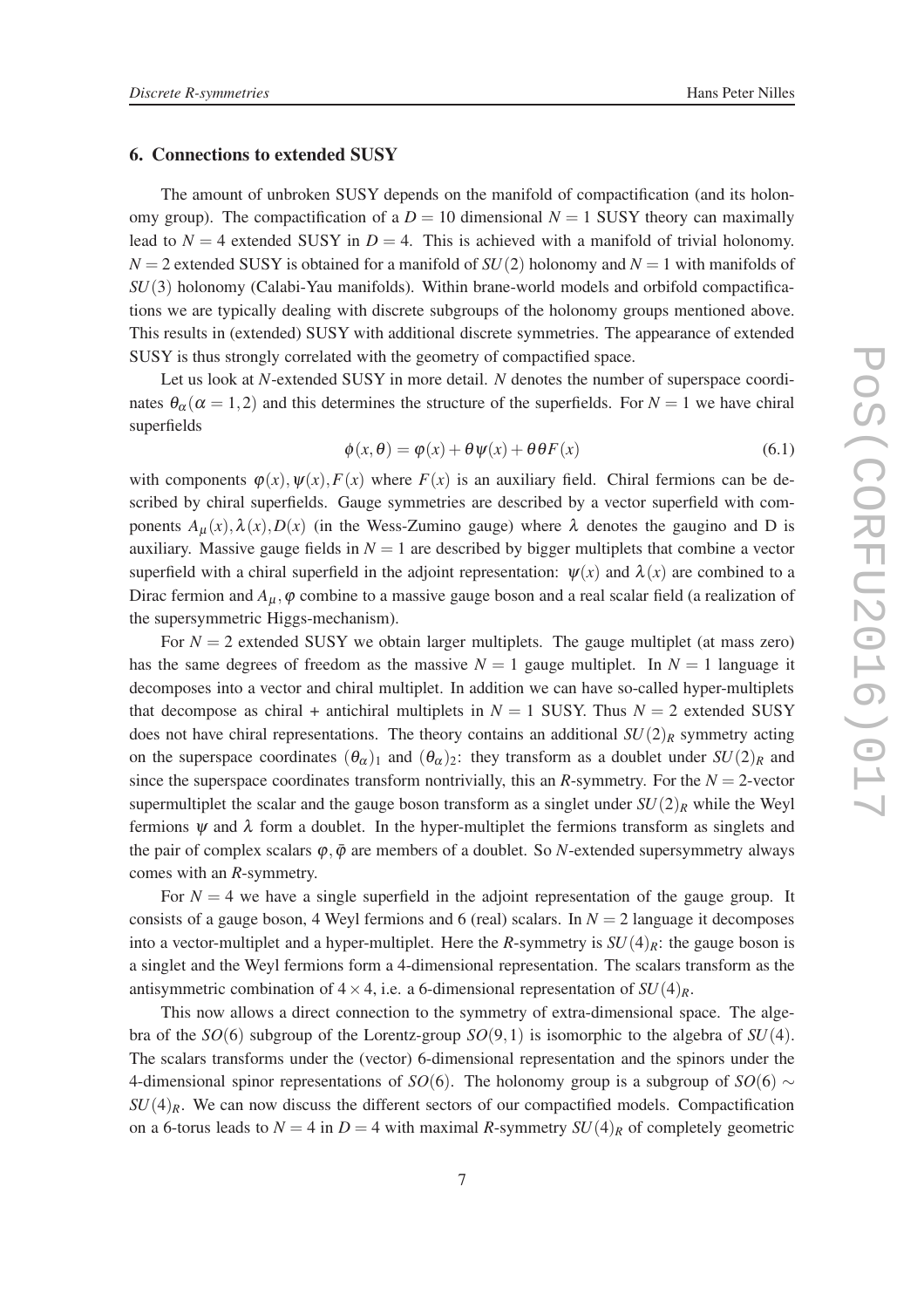origin. The bulk fields transform nontrivial under this full *R*-symmetry. If we consider 5-branes (fixed tori with  $(D = 6)$ ) we would find  $N = 2$  extended supersymmetry with *R*-symmetry up to  $SU(2)_R$  (partially from geometry, partially from selection rules). Fields on these 5-branes are subject to nontrivial  $SU(2)_R$  transformations. Fields on 3-branes (fixed points with  $D = 4$ ) feel  $N = 1$ supersymmetry with no *R*-symmetry of geometrical origin. Various sectors of a given model can thus feel different amounts of supersymmetry and *R*-symmetry. This can have important consequences for phenomenological applications[21]. Bulk fields are better protected by these extended symmetries and this is at the origin of the solution of the  $\mu$ -problem for the Higgs-multiplets living in the bulk. The above discussion shows that there is an intimate relation of SUSY-breakdown and *R*-symmetry breakdown, discussed already in ref.[22]. Given a certain amount of SUSY, additional (discrete) *R*-symmetries improve the properties of the theory. In that sense discrete *R*-symmetries can be understood as a "fractional" extension of supersymmetry.

## 7. Applications

Both, discrete *R*- and non-*R*-symmetries can play crucial roles in model constructions. They are intimately related to the geometric structure of compactified space. In addition the "geography" of fields in extra dimensions gives rise to many possibilities for discrete groups (through the influence of the string theory selection rules). In many cases the discrete symmetries lead to "better behaved" quantum field theories in the ultraviolet. They might be used to forbid certain counter terms and explain the appearance of large mass hierarchies.

## 7.1 Flavour symmetries

An obvious application concerns the flavour symmetries of quarks and leptons and the pattern of Yukawa couplings. In our simple example we had a non-abelian *D*<sup>4</sup> flavour symmetry (as a subgroup of flavour  $SU(2)$ ) where the first two generations of quarks transform as a doublet. More general symmetries within the orbifold compactification of the heterotic string and other string constructions can be found in refs. [11, 23, 24,  $25$ ]<sup>5</sup>. These symmetries can be used as building blocks for a more complete description of properties of quarks and leptons. Then one could try to make the connection to bottom-up constructions[4].

## 7.2 Suppressed couplings

The standard model exhibits accidental symmetries at the level of renormalizable couplings connected to baryon (*B*) and lepton (*L*) number. Higher dimensional operators (of dimension 5 and 6) as well as non-perturbative effects tend to violate these accidental symmetries. This is particularly relevant for the supersymmetric extensions of the standard model where e.g. operators of dimension 4 and 5 can lead to proton decay at unacceptable rates. Again, discrete symmetries can come to rescue, most prominently the  $Z_2$  matter parity of the MSSM. It forbids proton decay via dimension 4 operators. In addition it predicts the presence of a stable particle (the lightest supersymmetric particle (LSP)), a candidate for cold dark matter of the universe. Generalizations have been discussed in form of baryon triality  $B_3[27]$  or proton hexality  $H_6[28]$  to further elucidate

 $5$ For a discussion on non-abelian discrete R-symmetries see ref.[26].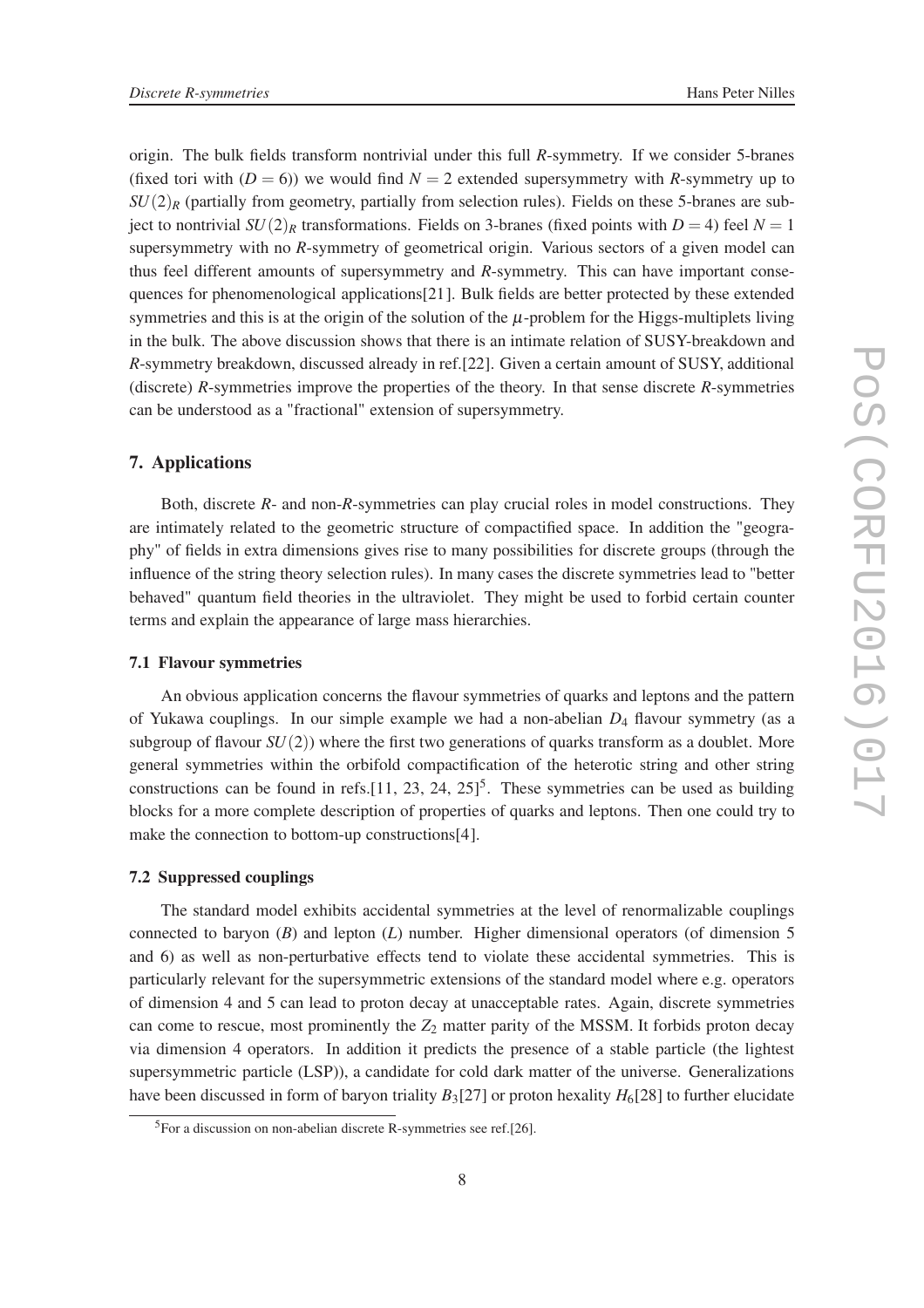the structure of the baryon and lepton sectors of the model. This also concerns the question of lepton-number violating neutrino masses via dimension 5 operators. Discrete *R*-symmetries could play a crucial role in this discussion as well. An example can be found in the recently discussed  $Z_4^R$ symmetry[29] (that contains  $Z_2$  matter parity as a subgroup). Again these groups could be used as the building blocks of a more complete description of supersymmetric extensions of the MSSM.

## 7.3 The  $\mu$ -problem and SUSY breakdown

We have already discussed the solution of the  $\mu$ -problem through *R*-symmetries and the appearance of flat Minkowski space for unbroken supersymmetry: the *R*-symmetry avoids deep supersymmetric vacua in Anti-de Sitter space (AdS). The breakdown of *R*-symmetry and supersymmetry are closely connected as the superpotential transforms non-trivially under both. *R*-symmetries could be broken by non-perturbative effects and this gives an explicit relation to supersymmetry breakdown via hidden sector gaugino condensation[30, 31].

#### 7.4 Natural Supersymmetry

Extended *R*-symmetries imply a better UV-protection than just supersymmetry alone. The string models discussed here exhibit different sectors that feel different amounts of *R*-symmetry and supersymmetry. The difference is closely connected to the location of fields in extra-dimensional space. Bulk fields (untwisted sector) feel the full  $N = 4$  supersymmetry at tree level. The sectors of twisted tori might be subject to  $N = 2$  supersymmetry while localized fields (on fixed points in extra dimensions) live in  $N = 1$  supersymmetric sectors. Of course, the full model will only have  $N = 1$  supersymmetry and the sectors with  $N = 2.4$  will feel a reduced amount of SUSY because of loop effects through couplings to the  $N = 1$  sector. This structure of the sectors is similar to the picture of local grand unification where some sectors feel enhanced gauge groups like *SU*(5) or *SO*(10) although the full model has only  $SU(3) \times SU(2) \times U(1)$  as unbroken gauge group.

Once we discuss the spontaneous breakdown of supersymmetry, the hierarchical structure of the various sectors remains intact and this reflects itself in the pattern of soft SUSY breaking terms. More supersymmetry in a given sector results in a better protection. Thus we obtain hierarchical structures of the soft terms in a natural way. This leads to a pattern of soft terms reminiscent of a mediation scheme<sup>[32]</sup> known as mirage mediation<sup>[33]</sup>. Bulk fields with  $N = 4$  will be subject to a no-scale structure [34] of the soft terms: they vanish at tree level and will only become nonzero when coupling to other sectors with less supersymmety. Non-trivial *R*-symmetries can protect soft terms as e.g. gaugino masses. Fields localized at fixed points feel the full breakdown of superymmety, they are thus the heaviest of the supersymmetric partners. In the models at hand, these are the (localized) scalars of the first two generations of quarks and leptons. A hierarchical structure of soft terms emerges naturally[21, 35]. This implies that even in the framework of so-called lowscale SUSY only few fields might be found in the TeV-region, while most of them are heavier and outside the reach of accelerators like the LHC at CERN. The pattern of soft SUSY breaking terms in various sectors of extended SUSY leads to a reduced fine tuning of the parameters.

#### 8. Conclusions

Discrete symmetries are crucial ingredients for models of elementary particle physics. Tradi-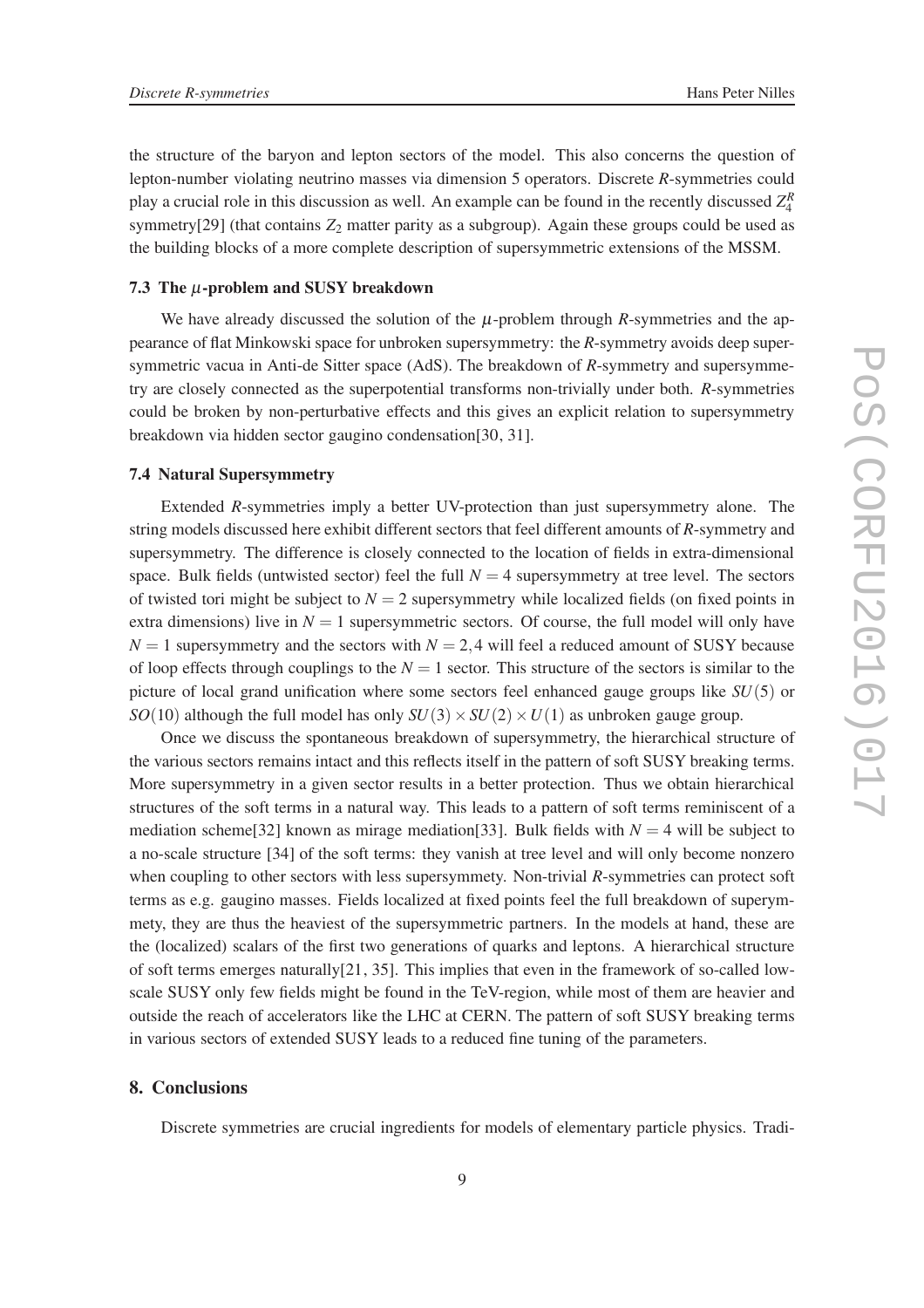tional bosonic discrete symmetries could be relevant in particular for

- flavour symmetries,
- hierarchies of Yukawa couplings,
- an accidental Peccei-Quinn symmetry[36].

Discrete *R*-symmetries might be important for

- a solution of  $\mu$ -problem in theories with Minkowski vacuum,
- the question of proton stability and the stability of the LSP,
- pattern of soft terms for "Natural SUSY".

The origin of discrete symmetries can be found in the geometry of compactified space and the location (geography) of fields in extra dimensions. They appear as a combination of symmetries of the compact manifold and string theory selection rules. Large symmetries can arise from small building blocks.

#### Acknowledgements

I would like to thank Rolf Kappl for enlightening discussions. This work was supported by the SFB-Transregio TR33 "The Dark Universe" by Deutsche Forschungsgemeinschaft (DFG).

### References

- [1] G. 't Hooft, Phys. Rev. D 14 (1976) 3432 Erratum: [Phys. Rev. D 18 (1978) 2199]. doi:10.1103/PhysRevD.18.2199.3, 10.1103/PhysRevD.14.3432
- [2] H. P. Nilles, Phys. Lett. 115B (1982) 193. doi:10.1016/0370-2693(82)90642-6 H. P. Nilles, Phys. Lett. 112B (1982) 455. DOI: 10.1016/0370-2693(82)90847-4 S. Ferrara, L. Girardello and H. P. Nilles, Phys. Lett. 125B (1983) 457. doi:10.1016/0370-2693(83)91325-4
- [3] C. D. Froggatt and H. B. Nielsen, Nucl. Phys. B 147 (1979) 277. doi:10.1016/0550-3213(79)90316-X
- [4] For a review see: S. F. King, Prog. Part. Nucl. Phys. 94 (2017) 217 doi:10.1016/j.ppnp.2017.01.003 [arXiv:1701.04413 [hep-ph]].
- [5] S. Hamidi and C. Vafa, Nucl. Phys. B 279 (1987) 465. doi:10.1016/0550-3213(87)90006-X

L. J. Dixon, D. Friedan, E. J. Martinec and S. H. Shenker, Nucl. Phys. B 282 (1987) 13. doi:10.1016/0550-3213(87)90676-6

- [6] M. Papucci, J. T. Ruderman and A. Weiler, JHEP 1209 (2012) 035 doi:10.1007/JHEP09(2012)035 [arXiv:1110.6926 [hep-ph]].
- [7] S. Groot Nibbelink, H. P. Nilles and M. Olechowski, Phys. Lett. B 536 (2002) 270 doi:10.1016/S0370-2693(02)01840-3 [hep-th/0203055].

S. Forste, H. P. Nilles, P. K. S. Vaudrevange and A. Wingerter, Phys. Rev. D 70 (2004) 106008 doi:10.1103/PhysRevD.70.106008 [hep-th/0406208].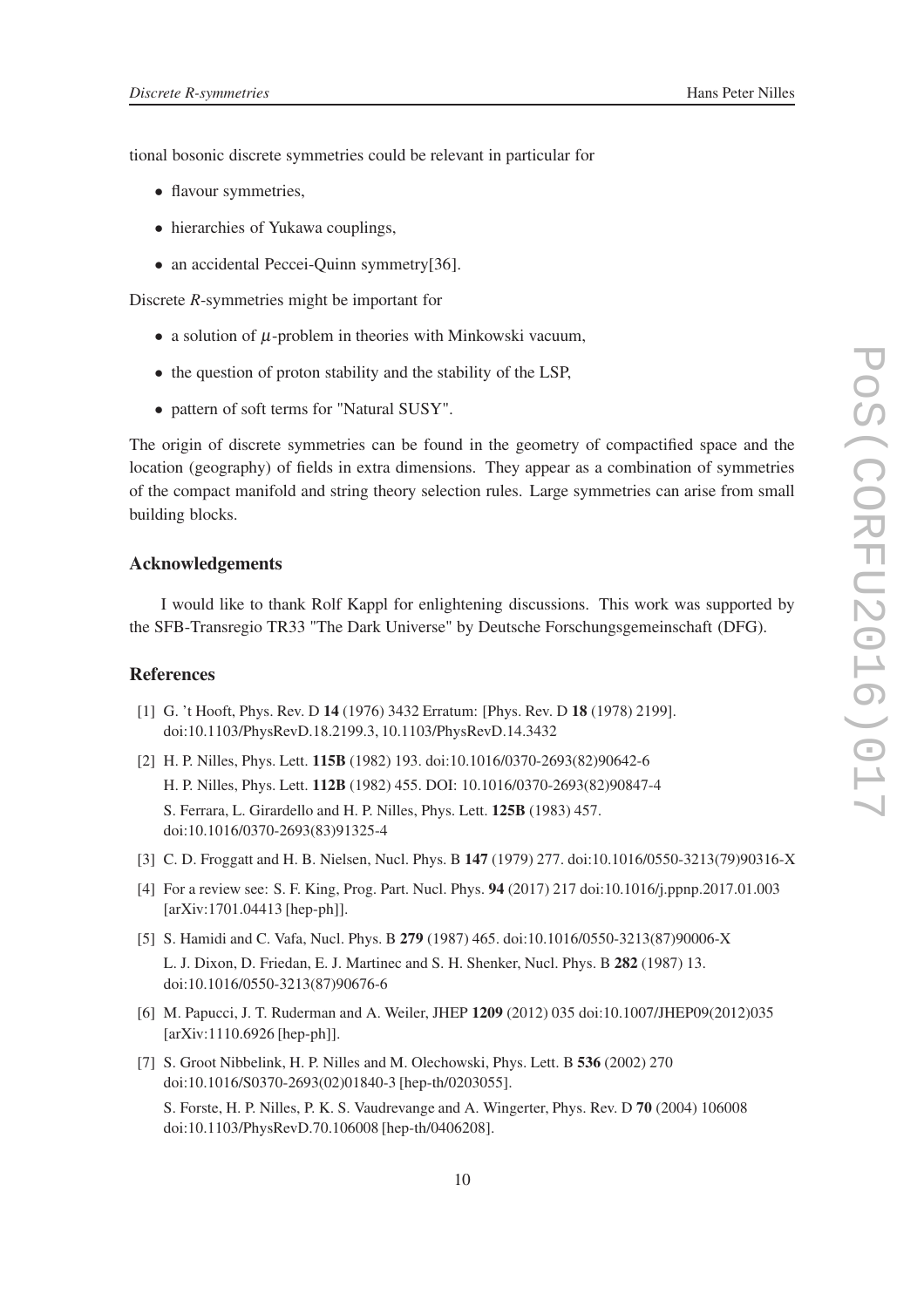- [8] For a review see: H. P. Nilles, S. Ramos-Sanchez and P. K. S. Vaudrevange, AIP Conf. Proc. 1200 (2010) 226 doi:10.1063/1.3327561 [arXiv:0909.3948 [hep-th]].
- [9] For textbooks see:

R. Blumenhagen, D. Lüst and S. Theisen, doi:10.1007/978-3-642-29497-6 L. E. Ibanez and A. M. Uranga, Cambridge University Press, 2012

- [10] For a review see: H. P. Nilles, Phys. Rept. 110 (1984) 1. doi:10.1016/0370-1573(84)90008-5
- [11] T. Kobayashi, H. P. Nilles, F. Ploger, S. Raby and M. Ratz, Nucl. Phys. B 768 (2007) 135 doi:10.1016/j.nuclphysb.2007.01.018 [hep-ph/0611020].
- [12] L. J. Dixon, J. A. Harvey, C. Vafa and E. Witten, Nucl. Phys. B 261 (1985) 678. doi:10.1016/0550-3213(85)90593-0 L. J. Dixon, J. A. Harvey, C. Vafa and E. Witten, Nucl. Phys. B 274 (1986) 285.

doi:10.1016/0550-3213(86)90287-7 L. E. Ibanez, H. P. Nilles and F. Quevedo, Phys. Lett. B 187 (1987) 25.

doi:10.1016/0370-2693(87)90066-9

- [13] For a review see: K. S. Choi and J. E. Kim, Lect. Notes Phys. 696 (2006) 1. doi:10.1007/b11681670
- [14] O. Lebedev, H. P. Nilles, S. Raby, S. Ramos-Sanchez, M. Ratz, P. K. S. Vaudrevange and A. Wingerter, Phys. Lett. B 645 (2007) 88 doi:10.1016/j.physletb.2006.12.012 [hep-th/0611095]. O. Lebedev, H. P. Nilles, S. Raby, S. Ramos-Sanchez, M. Ratz, P. K. S. Vaudrevange and A. Wingerter, Phys. Rev. D 77 (2008) 046013 doi:10.1103/PhysRevD.77.046013 [arXiv:0708.2691 [hep-th]]. O. Lebedev, H. P. Nilles, S. Ramos-Sanchez, M. Ratz and P. K. S. Vaudrevange, Phys. Lett. B 668

(2008) 331 doi:10.1016/j.physletb.2008.08.054 [arXiv:0807.4384 [hep-th]].

- [15] For reviews see: H. P. Nilles, S. Ramos-Sanchez, M. Ratz and P. K. S. Vaudrevange, Eur. Phys. J. C 59 (2009) 249 doi:10.1140/epjc/s10052-008-0740-1 [arXiv:0806.3905 [hep-th]]. H. P. Nilles, Eur. Phys. J. C 74 (2014) 2712. doi:10.1140/epjc/s10052-013-2712-3
- [16] R. Kappl, H. P. Nilles, S. Ramos-Sanchez, M. Ratz, K. Schmidt-Hoberg and P. K. S. Vaudrevange, Phys. Rev. Lett. 102 (2009) 121602 doi:10.1103/PhysRevLett.102.121602 [arXiv:0812.2120 [hep-th]].
- [17] T. Kobayashi, S. Raby and R. J. Zhang, Nucl. Phys. B 704 (2005) 3 doi:10.1016/j.nuclphysb.2004.10.035 [hep-ph/0409098].
- [18] D. K. Mayorga Pena, H. P. Nilles and P. K. Oehlmann, JHEP 1212 (2012) 024 doi:10.1007/JHEP12(2012)024 [arXiv:1209.6041 [hep-th]]. H. P. Nilles and P. K. S. Vaudrevange, Mod. Phys. Lett. A 30 (2015) no.10, 1530008 doi:10.1142/S0217732315300086 [arXiv:1403.1597 [hep-th]].
- [19] N. G. Cabo Bizet, T. Kobayashi, D. K. Mayorga Pena, S. L. Parameswaran, M. Schmitz and I. Zavala, JHEP 1305 (2013) 076 doi:10.1007/JHEP05(2013)076 [arXiv:1301.2322 [hep-th]].

H. P. Nilles, S. Ramos-Sánchez, M. Ratz and P. K. S. Vaudrevange, Phys. Lett. B 726 (2013) 876 doi:10.1016/j.physletb.2013.09.041 [arXiv:1308.3435 [hep-th]].

N. G. Cabo Bizet, T. Kobayashi, D. K. Mayorga Pena, S. L. Parameswaran, M. Schmitz and I. Zavala, JHEP 1402 (2014) 098 doi:10.1007/JHEP02(2014)098 [arXiv:1308.5669 [hep-th]].

R. Kappl, H. P. Nilles and M. Schmitz, Nucl. Phys. B 891 (2014) 482 doi:10.1016/j.nuclphysb.2014.12.020 [arXiv:1411.5032 [hep-ph]].